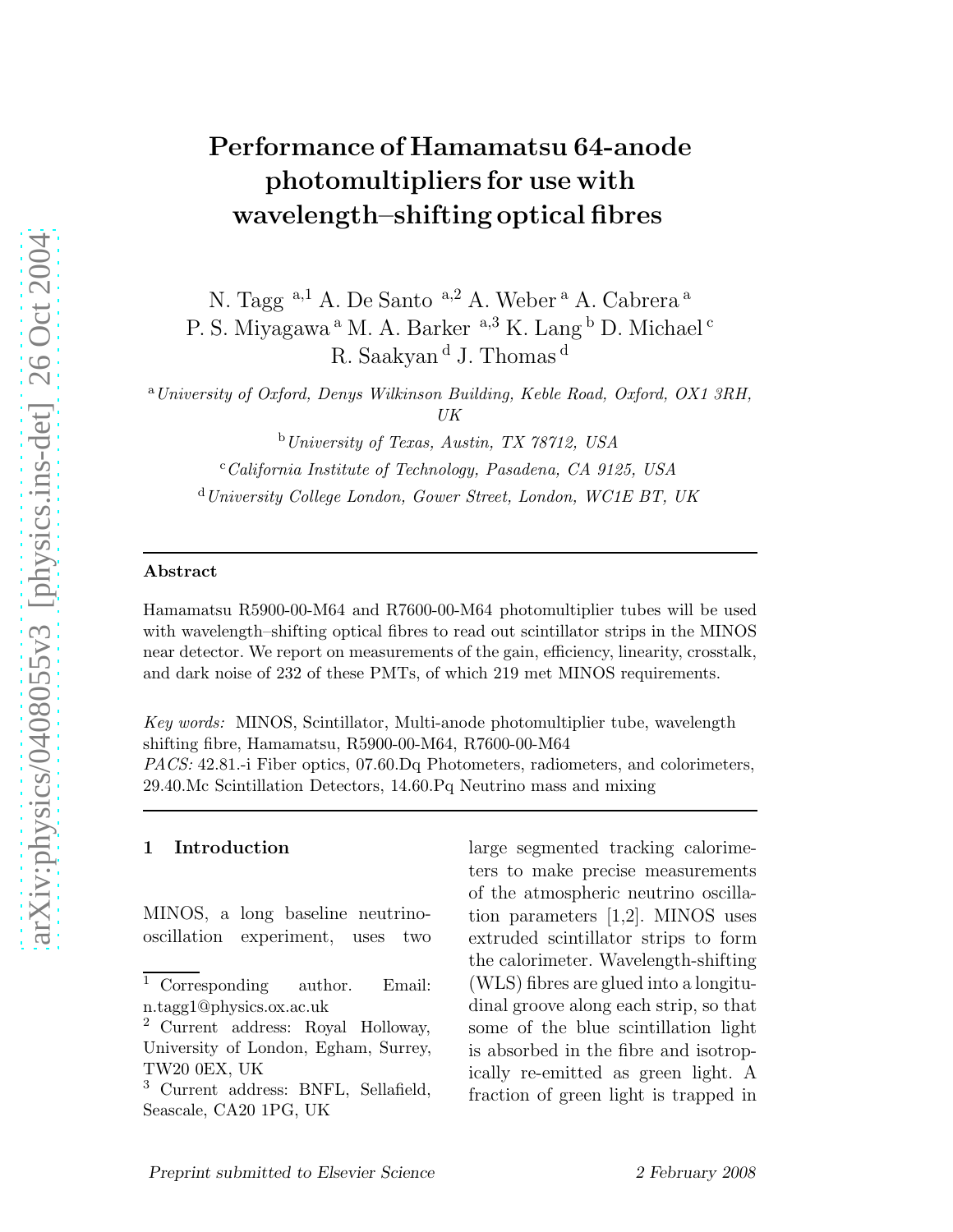the fibre and transmitted along it. At the end of the strip, clear polystyrene fibres carry the light to multi-anode PMTs. Planes of 1 cm thick scintillator strips are sandwiched between 2.54 cm thick planes of steel to form the detectors.

In the MINOS Far Detector, R5900- 00-M16 PMTs [3,4,5] are used with 8 fibres optically coupled to each pixel in order to reduce the cost of the readout electronics. At the Near Detector, MINOS uses R5900-00-M64 and R7600-00-M64 PMTs<sup>4</sup> (collectively referred to in this work as "M64s") with one fibre per pixel to avoid reconstruction ambiguities in the higher-rate detector.

Several other experiments have needs similar to MINOS and the same basic technology for reading out scintillator. In particular, OPERA [7] will use M64 PMTs in a tracker similar to MINOS detectors. The proposed MINER $\nu$ A experiment [8] has also chosen M64s as their baseline technology. The K2K SciBar detector uses similar multi-anode PMTs [9]. Scintillating fibre detectors have very similar requirements for PMTs, and M64s have been proposed or adopted by HERA-B [10], CALET [11], GLAST [12], PET detectors [13], and neutron detectors [14]. M64s are also been studied for suitability in RICH detectors by LHCb [15].

In this work we present the analysis

of 232 M64 PMTs (13 of which were R7600, the rest of which were R5900) from several production batches, delivered between May 2001 and August 2003. The PMTs included in this sample were those that passed extensive testing and review; out of 232 PMTs tested, 13 PMTs were rejected for use in MINOS by criteria discussed below. The 13 rejected PMTs were not included in the plots and other results presented here.

The basic description of the M64 and the test equipment is described in section 2. For use in MINOS, the PMTs were required to have wellresolved single-photoelectron peak for each pixel, as described in section 3, to ensure high sensitivity. Because of the limited dynamic range of MI-NOS electronics, a specified uniformity was required between pixels on a single PMT. Uniformity constraints on both gain and efficiency are defined in section 4. Linearity, described in section 5, was measured and was required to reduce the systematic effects when doing calorimetry on high-density showers. The multi-channel nature of the device raised concerns about crosstalk, which is discussed in section 6. Finally, low dark noise, discussed in section 7, is a required feature for MINOS as it reduces load on the data acquisition system.

# 2 Description of the M64 and test equipment

The M64 PMT consists of a single bi-alkali photocathode behind which

<sup>4</sup> The R5900-00-M64 and R7600-00- M64 models differ only slightly in that the latter lacks an external mounting flange. Hamamatsu has replaced the R5900 model with the R7600 [6].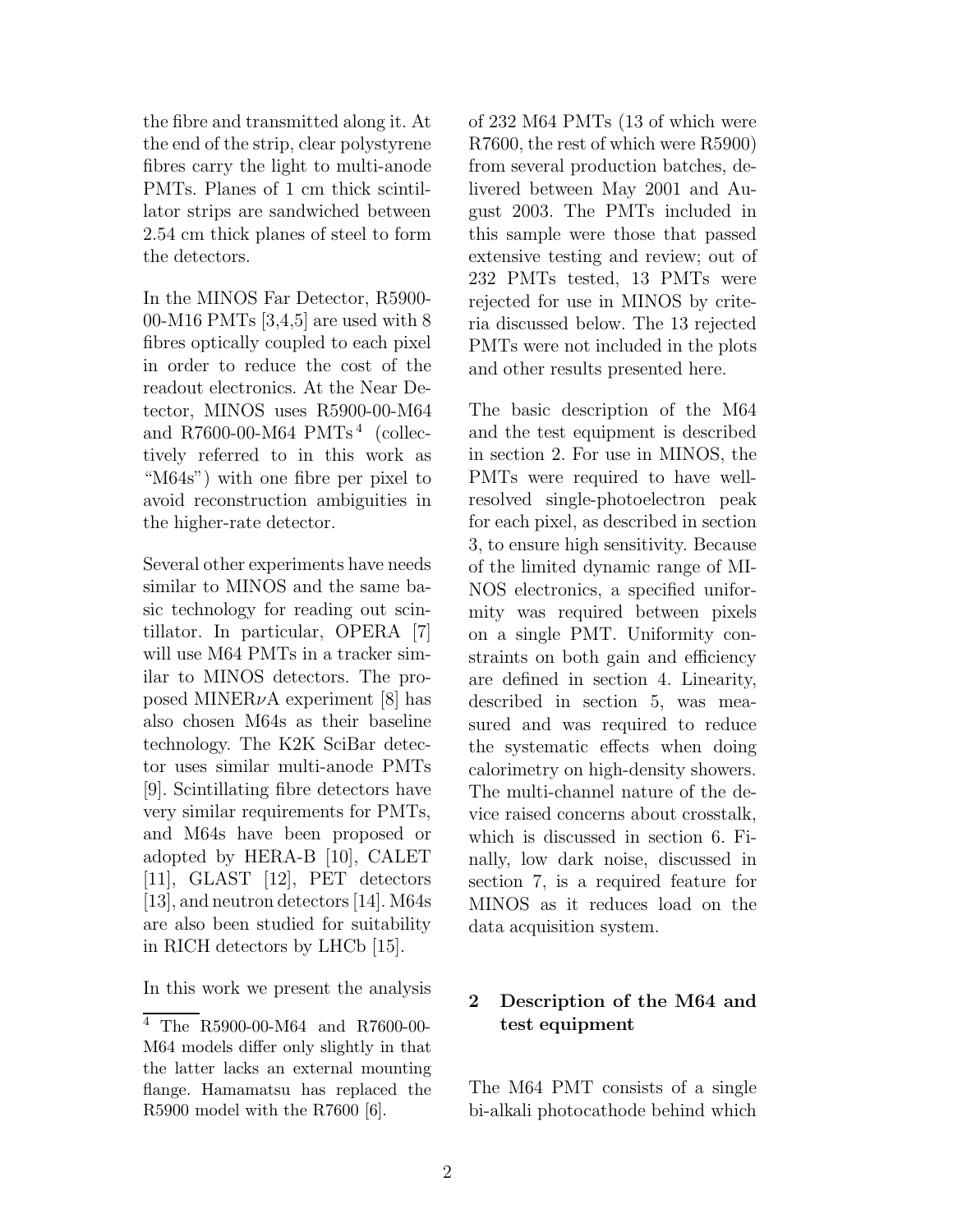

Fig. 1. Picture of the M64. The M64 on the right is shown with the fitted Norel plastic collar. The PMT on the left is an R5900-00-M64, with the small flange near the base of the PMT.

are focusing electrodes which guide photoelectrons into one of 64 pixels arranged on an 8 by 8 grid. Each pixel is multiplied by a two "metal dynode channels"; each dynode plate has two slits per pixel which act as the multiplying surfaces. Focusing wires are used to keep electrons inside the logical pixel areas. Each pixel is read out by a single anode pad. The active area of each pixel on the PMT window is approximately 1.4 mm $\times$ 1.4 mm. Between pixels is a 0.3 mm space in which efficiency is reduced. The R5900-00-M64 PMT is shown in Figure 1.

The MINOS experiment operates PMTs with the cathodes at negative high voltage and the anodes at ground. A custom-made printed circuit board attached to the base of the PMT provides a voltage-divider circuit to apply voltage to the dynodes in the ratio recommended by Hamamatsu[16] for optimal performance (3:2:2:1:1:1:1:1:1:1:1:1:2:5). Capacitors are used at the last stages to stabilize the potentials in the case of large instantaneous currents. In addition to the 64 anode signals, a capacitive tap on the 12th dynode was provided on the PCB. The charge on this dynode signal was integrated to provide a simple analog sum of the 64 channels. In the MINOS detector electronics, this dynode signal is used for triggering readout.

Before testing, the M64s were mounted into the MINOS PMT assembly hardware similar to that described in Ref. [4]. First, M64s were glued into uniform Norel collars. These collars were designed to slide tightly into a "PMT holder". The voltagedivider PCB was attached to the back of the holder, and the front of the holder was attached a "cookie holder", which provided attachment points for the optical fibre mount. Because the shape of the outer PMT casing does not have a fixed relation to the pixel positions, the cookie holder was aligned with respect to the PMT such that it was centered on alignment marks etched in the first dynode plate. This arrangement allows any fibre cookie to be attached to any PMT with the fibres in the correct positions centered above the pixels. The alignment system had a precision better than 0.1 mm. (Previous measurements [17] have indicated that this precision is adequate to center the fibres. At this precision, the PMT response is reproducible after disassembly and re-alignment.)

For this work, the PMTs were mounted on a test stand illustrated in Figure 2. Each of three PMTs had 64 clear fibres routed to it. The clear fibres were 1.2 mm in diameter, and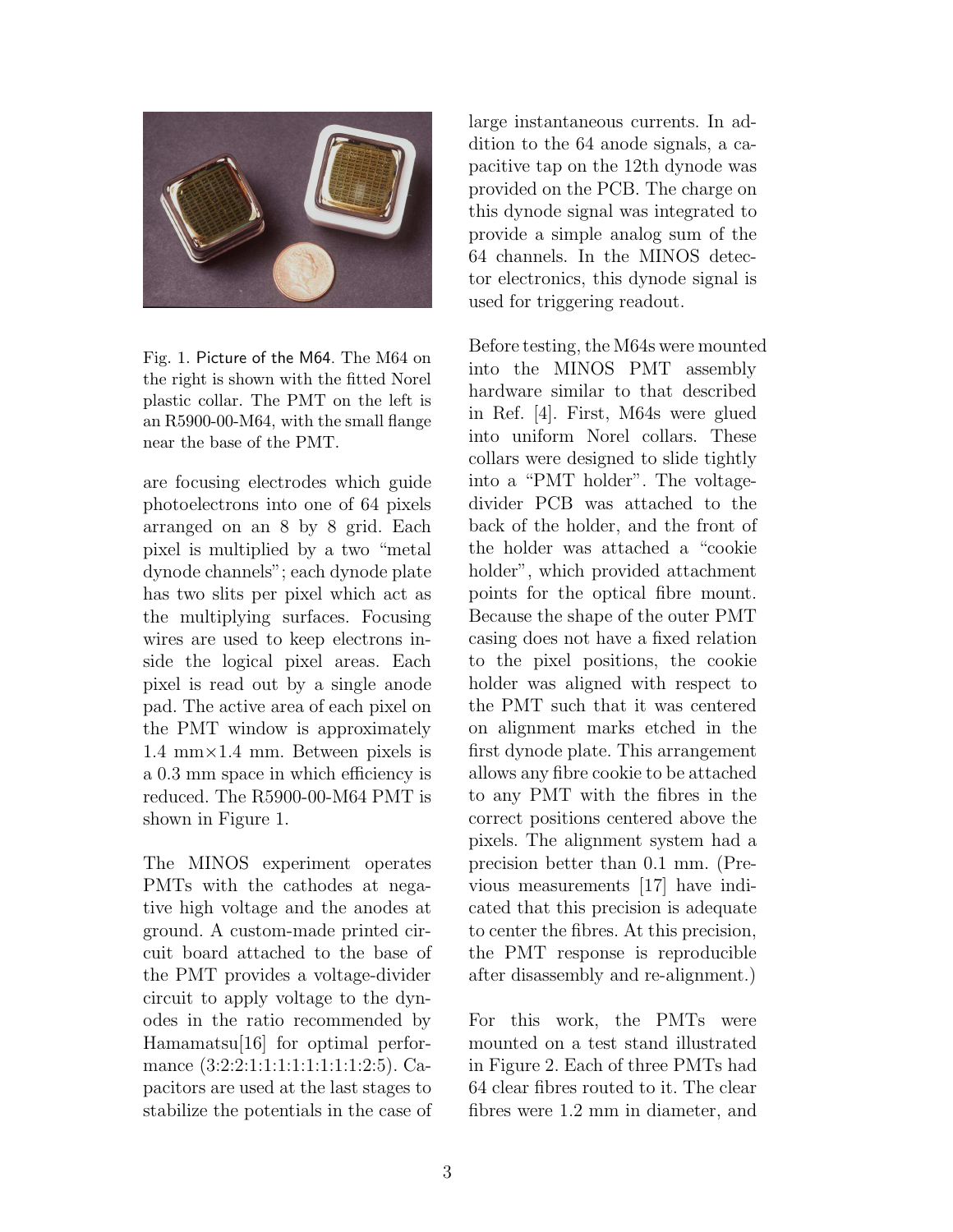| M64 PMTs                  |                                                           |
|---------------------------|-----------------------------------------------------------|
| Window                    | $0.8$ mm borosilicate                                     |
| Casing                    | KOVAR metal                                               |
| <b>Size</b>               | $28 \text{ mm} \times 28 \text{ mm} \times 20 \text{ mm}$ |
| Weight                    | 28 g                                                      |
| Photocathode              | bi-alkali                                                 |
| Dynode type               | metal channel, 12 stages                                  |
| Spectral response         | $300$ to $650~\mathrm{nm}$                                |
| Peak Sensitive Wavelength | $420$ nm                                                  |
| Anode dark current        | $\leq 0.2$ nA per pixel                                   |
| Maximum HV                | 1000 V                                                    |
| Gain at 800 V             | $\sim 3 \times 10^5$ (typ.)                               |
| Anode rise time           | $1.5$ ns                                                  |
| Transit spread time       | $0.3$ ns FWHM                                             |
| Pulse linearity           | $0.6 \text{ mA}$ per channel                              |
| Pixel uniformity          | $1:3(max) \sim 30\%(RMS)$                                 |
| <b>WLS</b> Fibre          |                                                           |
| Manufacturer model        | Kuraray double-clad 1.2 mm diameter                       |
| Material                  | Polystyrene and polyfluor                                 |
| Fibre Fluor               | Y11                                                       |
| Fluor Decay time          | $\sim$ 7 ns                                               |
| Clear Fibre               |                                                           |
| Manufacturer model        | As WLS, without fluor                                     |
| Light Source              |                                                           |
| Source                    | 5 mm "ultra-bright" blue LED                              |
| Pulse width               | $< 5$ ns                                                  |
| Peak wavelength           | $470\text{ }\mathrm{nm}$                                  |

 $Table \frac{1}{1}$ 

Properties of the M64 PMTs,Fibres, and light source. Nominal characteristics of the PMTs are taken from Hamamatsu, Ref. [16]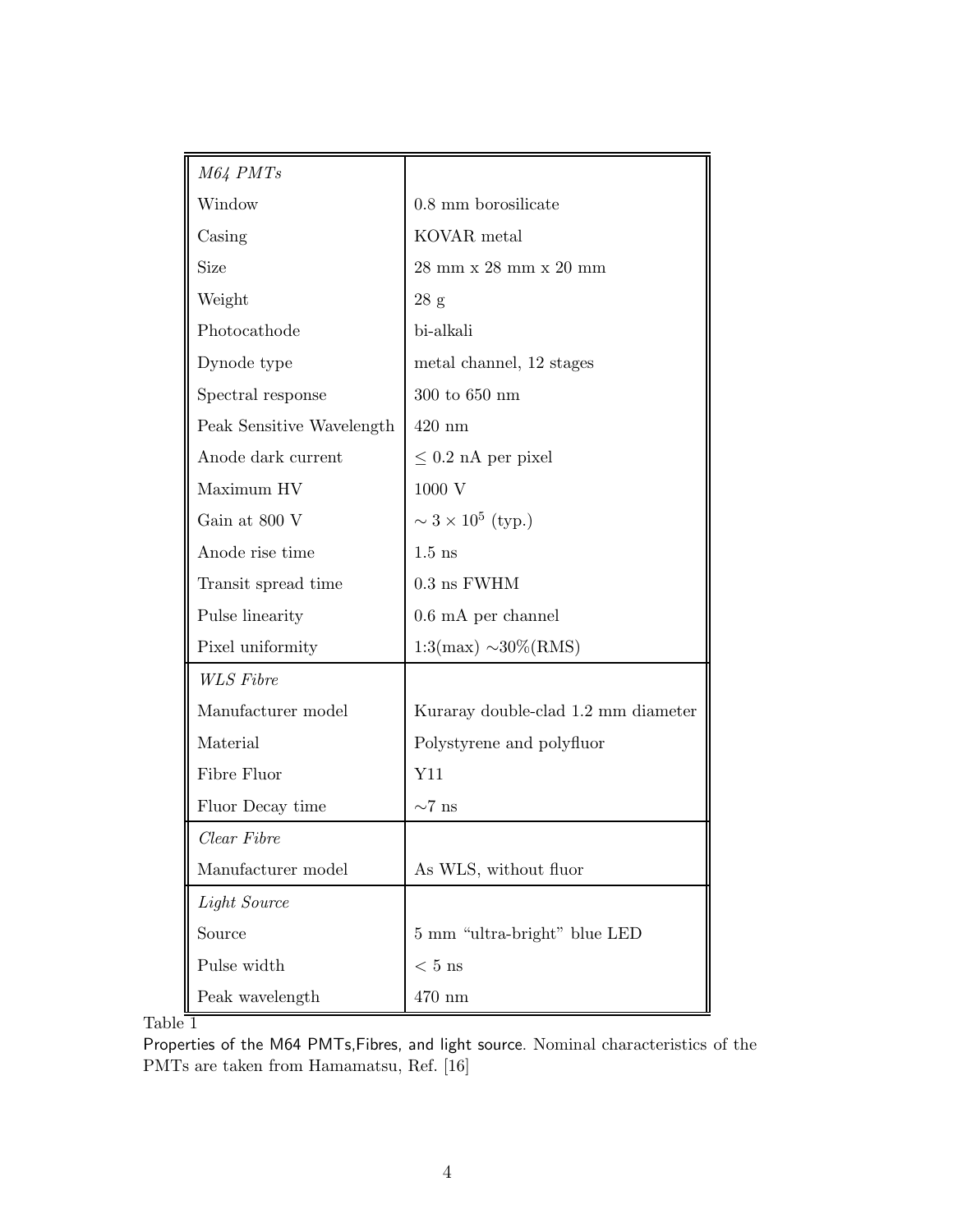

Fig. 2. Test Stand Illustration. Light from an LED pulser is flashed through a changeable filter onto the side of a WLS fibre, which carries the light to one of 64 clear fibres for each of four PMTs. The polished clear fibres are pressed against the PMT face in alignment with the pixel positions.

were fly-cut with a diamond bit to give a polished finish. The PMT was mounted with alignment pins that ensured that the clear fibres were centered on the active pixel areas of the PMT.

Each clear fibre terminated at the center of a hole in an aluminum plate. A stepper-motor system was constructed to move a cylinder (the "light pen") into any one of these holes. The pen held the end of a green (∼530 nm) wavelength-shifting fibre. The other end of the 4 m WLS fibre  $5$  was illuminated from the side by a blue LED.

The spectrum of green light from the WLS fibre is shown in Figure 3[18]. The fibre and LED were separated by changeable neutral-density filters which provided different light levels in the tests. The LED was pulsed with a  $<$ 5 ns wide pulse. The WLS fluor has a decay time of 7 ns, so the light pulse at the PMT was  $\leq 10$  ns FWHM.

In these tests, every channel of the PMT was read out with chargeintegrating RABBIT photomultiplier electronics[19]. The LED was pulsed by the RABBIT system. The pulse rate was limited by the data acquisition to about 200 pulses per second. This system used a 16-bit ADC

<sup>5</sup> A four-meter fibre was used to approximate the attenuated light spectrum seen at the end of a MINOS scintillator strip.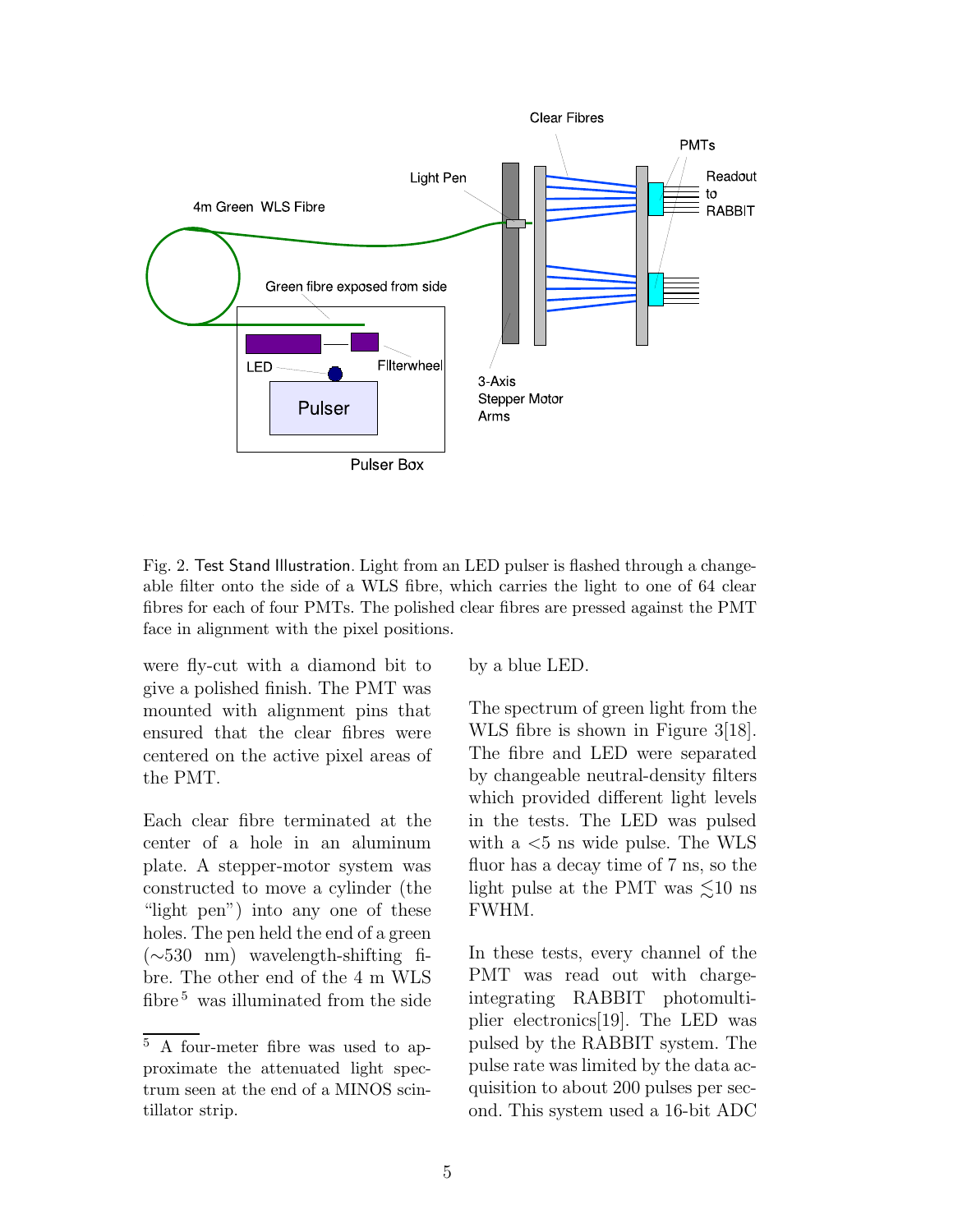

Fig. 3. Light spectrum and quantum efficiency curve. The spectrum of light seen at the end of the green fibre[18] is shown (with arbitrary normalization) relative to the quantum-efficiency curves provided by Hamamatsu for three M64 PMTs.

to sequentially read out each channel with a quantization of 0.71 fC per count and a typical resolution of 13 fC RMS per channel. Charges were integrated over a duration of 1.1  $\mu$ s.

Up to three tubes were mounted in the test stand at one time. The fourth position was permanently occupied by an M64 PMT used for monitoring the light level. For each LED flash, one pixel on one PMT was illuminated, and all 64 pixels were read out along with 3 pixels on the monitoring tube. For each complete scan of pixels on the PMT, the three monitor PMT pixels were also flashed to track the light level of the light pulser. Pedestals were subtracted using data taken with the PMT unilluminated.

A complete testing cycle of three PMTs took approximately three days. Four hours were spent allowing tubes to condition to high voltage in the dark. Then scans were taken at varying high voltages for five hours. A nominal operating voltage was chosen automatically, as described in section 4. The tubes were then scanned at each of 11 different light levels (set by the adjustable filter) to test single-photoelectron response, gain, linearity, and crosstalk over the next 13 hours. Then illumination was turned off and dark noise was recorded for the remaining 55 hours, interrupted by two scans to test the stability of the gain measurements.

# 3 Single Photoelectron Response

Figure 4 shows the typical charge response for a PMT illuminated at a light level of approximately 1 photoelectron (p.e.) per pulse, with 10 000 pulses per histogram. The pedestal peak can usually be distinguished from the single–p.e. curve. The voltage is set to the "operating" high voltage described in the following section.

The relative RMS width of the single–p.e. peak is approximately 50% of the mean charge. This large fractional width is due in part to the finite secondary emission ratio of the first dynode, and in part because the two metal dynode channels in each pixel will in general have slightly different gains. In addition to these effects, the electronics resolution broadens the distribution by an additional ∼8%.

A good fit to the single-p.e. charge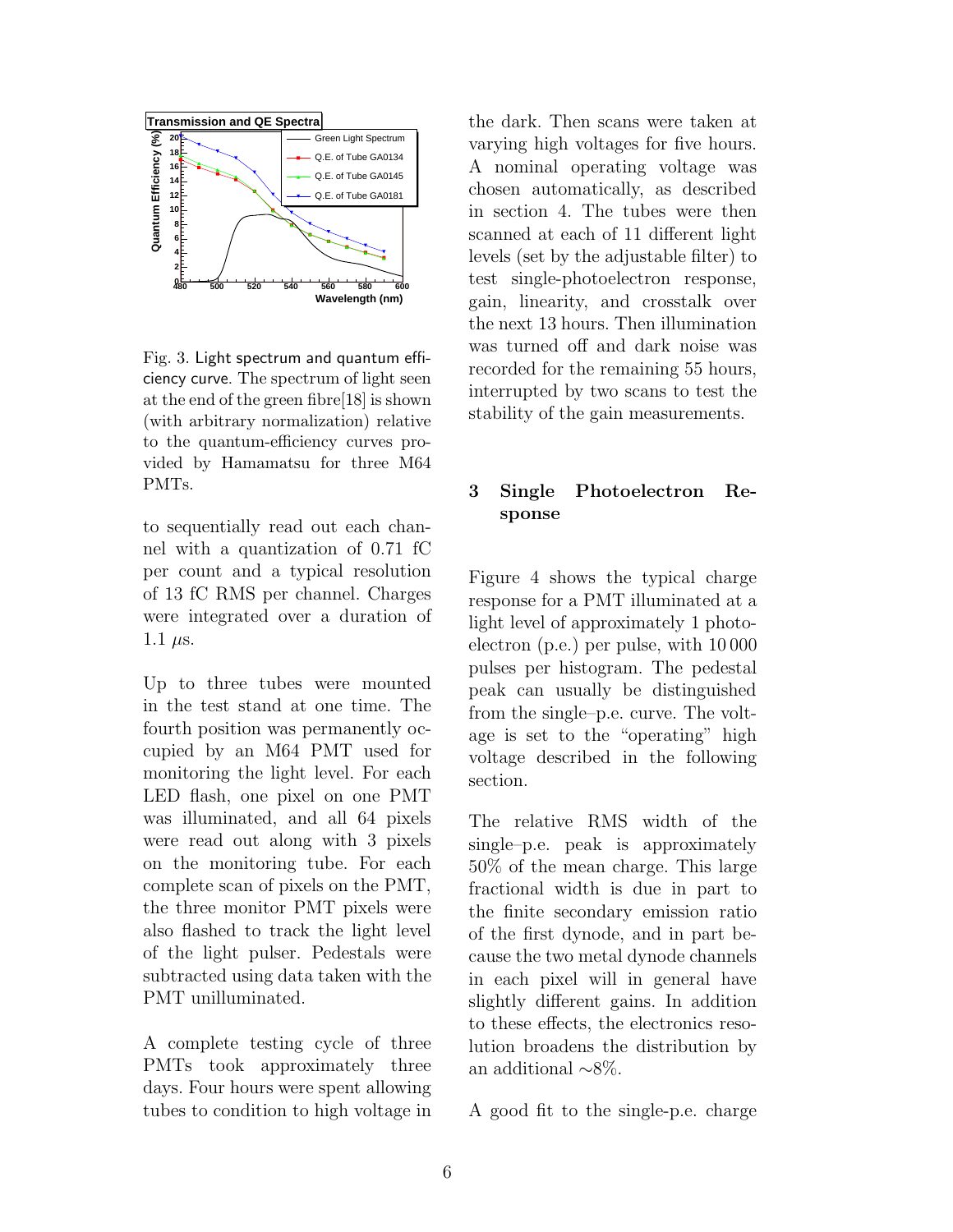spectra was achieved with Eq. (1). First, the mean number of photoelectrons  $\overline{N}_{pe}$  was used to create a Poisson distribution of  $n$  photoelectrons  $P(n|\overline{N}_{pe})$ . Then, for each n photoelectrons, the distribution of m secondary electrons was again chosen as a Poisson distribution  $P(m|n\epsilon)$ , where  $n\epsilon$  represents the mean number of secondary electrons. Each value of  $m$  is in turn represented by a Gaussian of peak position  $mge/\epsilon$ and width  $\sqrt{m/\epsilon}(ge/\epsilon)$ , where m is the number of secondary photoelectrons,  $q$  is the gain,  $e$  is the electron charge, and  $\epsilon$  is a fit parameter describing the width of the single p.e. peak. The parameter  $\epsilon$  is analogous to the secondary emission ratio of the first dynode, but cannot be interpreted as such due to the broadening effect of two dynode channels[20].

$$
F(q) = \sum_{n} \frac{(\overline{N}_{pe})^n \exp(-\overline{N}_{pe})}{n!}
$$

$$
\times \sum_{m} \frac{(n\epsilon)^m \exp(-n\epsilon)}{m!}
$$

$$
\times \frac{1}{\sqrt{2\pi}\sigma} \exp\left(-\frac{(q - mge/\epsilon)^2}{2\sigma^2}\right)
$$
 (1)  
where  $\sigma = \sqrt{\frac{m}{\epsilon}} \frac{ge}{\epsilon}$ 

The measured spectra were fit with a Gaussian pedestal peak (with fit parameters of mean, width, and integral) plus the single-p.e. shape given by Eq. 1 (with fit parameters  $\overline{N}_{pe}$ ,  $\epsilon$ and  $q$ ).

Using the fit values of q and  $\epsilon$ , the fractional width  $(w)$  of the singlep.e. peak was characterized. The average RMS width of all pixels was  $43\% \pm 6\%$  of the peak position. (This corresponds to  $\epsilon = 5.4 \pm 1.2$ . The most extreme pixels had widths as



Fig. 4. Example of single-photoelectron spectra. Each histogram corresponds to a single pixel on a typical PMT. The fit to the data is shown by the curved line which goes through the data points. Units are ADC counts.

high as 58% and as low as 35%.

Five of the 231 PMTs were rejected from the sample for having poor single-p.e. responses: two had totally dead pixels, and three had one or more pixels with very wide or indistinguishable single-p.e. charge spectra.

## 4 Gains, Efficiencies, and Pixel Uniformity

To test the pixel gains and efficiencies, 10 000 light injections were performed on each pixel at a light level of approximately 10 p.e. per pulse. These data were used to compute the gain and efficiency of each pixel, using photon statistics.

We define  $\overline{Q}$  as the mean charge of the distribution,  $\sigma_Q$  as the RMS of the charge distribution, and  $\sigma_{ped}$  as the electronics resolution (i.e. the pedestal width), all converted from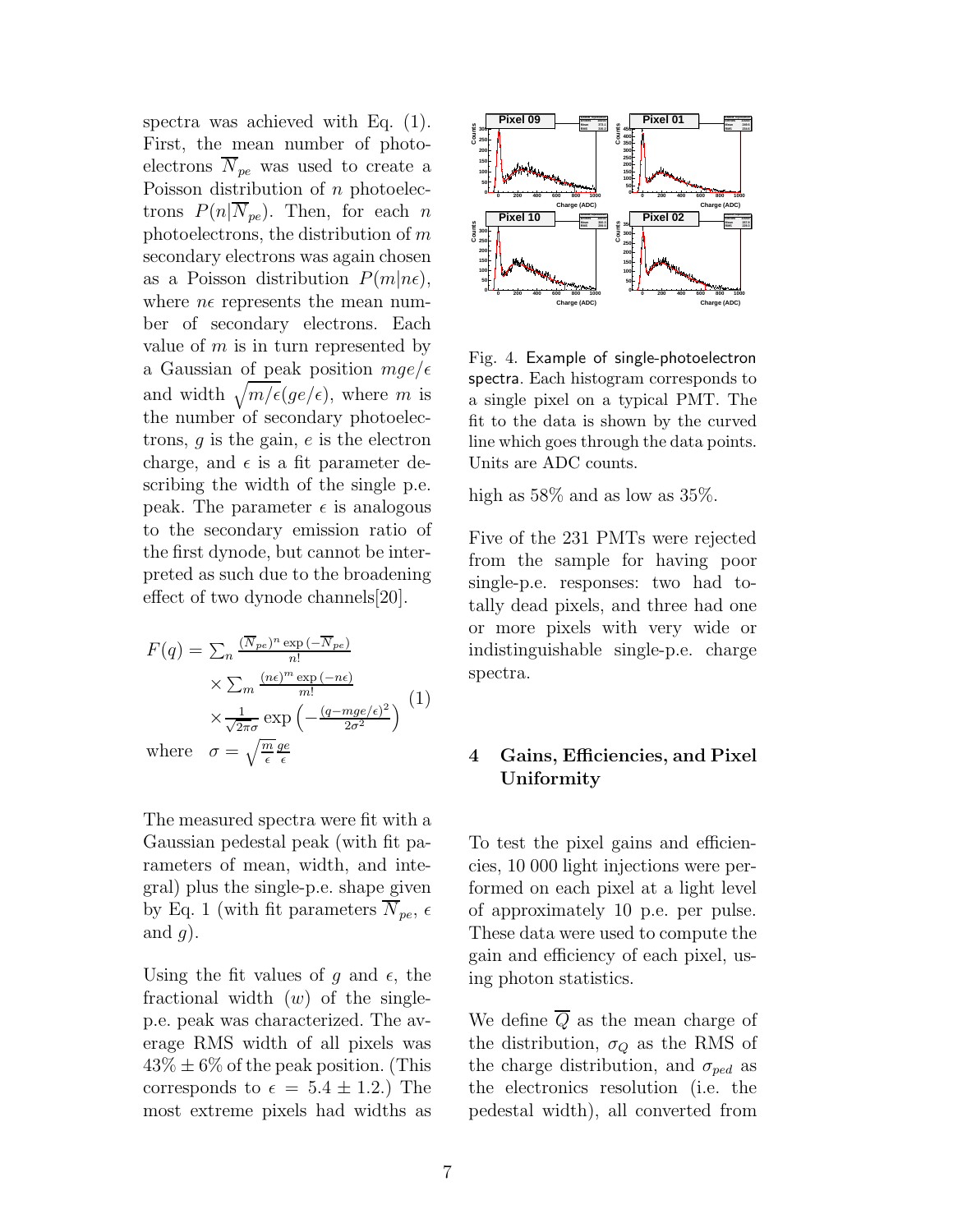ADC counts to units of charge (using the gain of the RABBIT electronics). The fractional width of the single-p.e. distribution is given by  $w$ . If the mean number of p.e. per pulse is  $N_{pe}$ , then the gain g is defined as

$$
g = \frac{\overline{Q}}{\overline{N}_{pe} \times e}
$$
 (2)

where e is the charge of the electron.

The total variance of the charge distribution is the sum of three terms: the variance of the poisson number of photoelectrons created each pulse, the variance due to the finite width of the single-p.e. spectrum, and the variance due to electronic noise:

$$
\sigma_Q^2 = \left(\sqrt{\overline{N}_{pe}}ge\right)^2 + \left(\sqrt{\overline{N}_{pe}}gew\right)^2 + \left(\sigma_{ped}\right)^2\tag{3}
$$

The gain and number of photoelectrons can then be solved, shown in equations (4) and (5), using only the mean and RMS of the measured charge distribution.

$$
\bar{N}_{\text{pe}} = \frac{\overline{Q}^2}{\sigma_Q^2 - \sigma_{ped}^2} \times \left(1 + w^2\right) \tag{4}
$$

$$
\frac{1}{g} = \frac{Q}{\sigma_Q^2 - \sigma_{ped}^2} \times \left(1 + w^2\right) \times e \quad (5)
$$

The electronics resolution  $\sigma_{ped}$  was typically about 13 fC. For each pixel, the fractional single-p.e. width  $w$  was taken to be 50%; this simplification created a systematic error on g and  $\overline{N}_{pe}$  of only a few percent, similar to



Fig. 5. Example Mean Gain Change With High Voltage. The gain change with high voltage is shown for the mean of all pixels on a typical PMT. The vertical error bars represent the RMS spread of the individual pixels. An empirical fit to a simple 2nd order polynomial function is shown by the line.

the statistical error. Measurements of the gain and efficiency by this method agreed well with the results from the single-p.e. fits described in section 3.

The gain of the PMTs were measured at 750, 800, 850, 900, and 950 V. The mean gain of the 64 pixels at each voltage was calculated and fit to a second-order polynomial for each PMT. One such fit is shown in Figure 5. An operating voltage was found for each PMT such that the mean gain was  $0.8 \times 10^6$ . The typical slope of the gain curve near the operating HV (expected to be  $\frac{\Delta g}{g} \simeq 12 \frac{\Delta V}{V}$  for 12 dynode stages) was 1.5%/V. The distribution of operating voltages for our sample is shown in Figure 6. All subsequent measurements were performed at these operating voltages.

The uniformity of the pixel gains on a single PMT was within 15 to 25% RMS for all accepted PMTs. The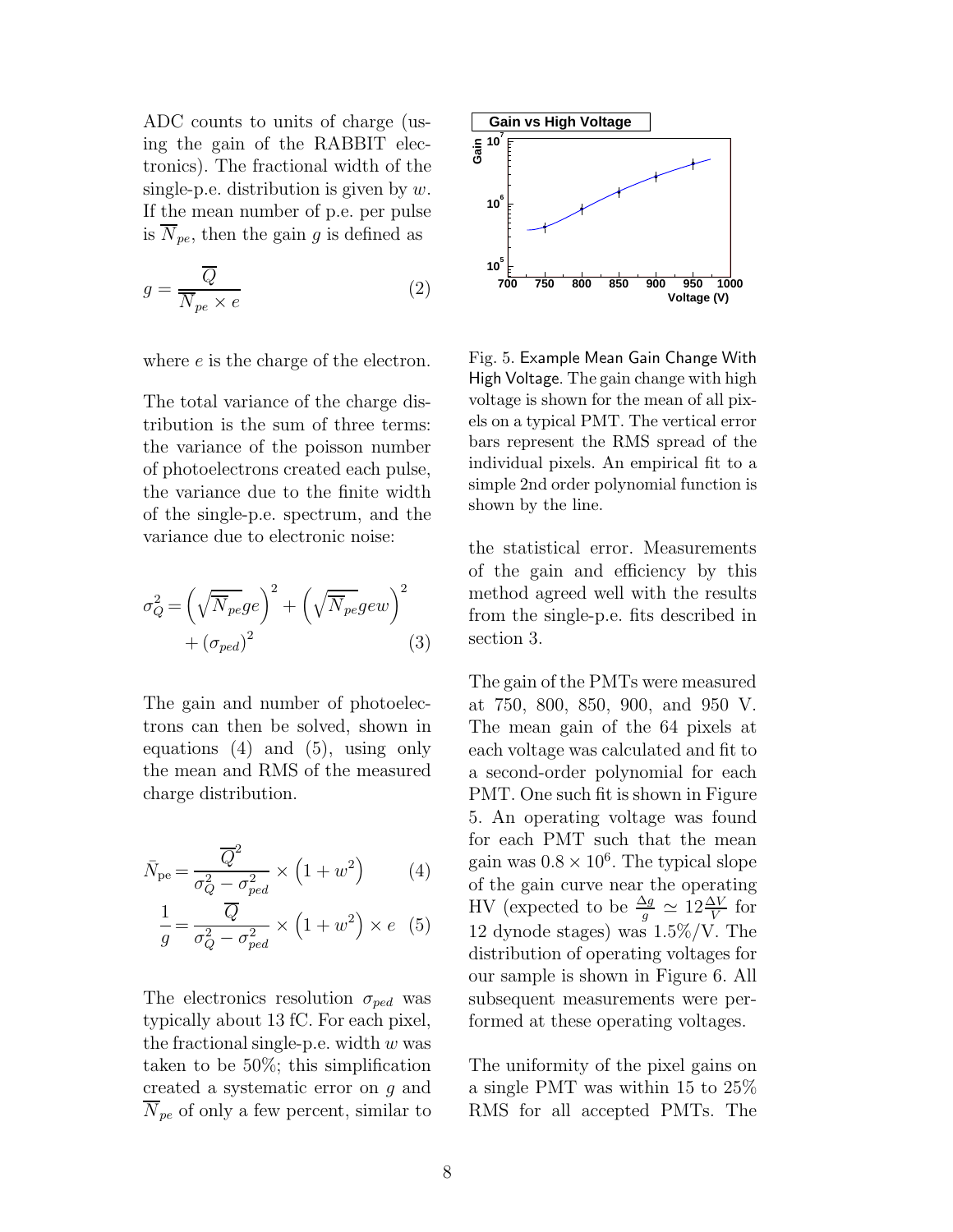

Fig. 6. Operating High Voltage. The histogram shows the voltages necessary to achieve a mean gain per pixel of  $0.8 \times 10^6$ .

histogram of all the pixel gains is shown in Figure 7. Accepted PMTs were required to have a maximumto-minimum gain ratio of less than about 3 to 1. The histogram of this ratio is shown in Figure 8.

The gain of the pixels followed a repeatable pattern on most PMTs, shown in Figure 9. In particular, pixels 1–8 and 57–64 tended to show the lowest gains on the PMT. (These pixels had larger sensitive photocathode area than the others, so the charge response of the pixels may be more uniform in applications other than fibre readout.) The high–gain pixels near the bottom of the figure are near a small vent used to evaporate the photocathode material during manufacturing; it is possible that this was related to the gain pattern.

Although no method was available to measure absolute quantum efficiency of the PMTs, the number of measured photoelectrons (for a given light level) could be compared between PMTs. The monitor PMT was used to correct for changes in the



Fig. 7. Pixel gains. One entry in this histogram corresponds to one pixel for each of the 219 PMTs in the sample, where each PMT was set to the operating high voltage.



Fig. 8. PMT Gain Spread. The ratio of maximum pixel gain to minimum pixel gain is shown for all PMTs.

LED light level to within one percent. The number of p.e. could then be used to compute the "effective efficiency", meaning the product of quantum efficiency and collection efficiency integrated over the spectrum of light shown in Figure 3. This effective efficiency was normalized to the 520 nm quantum efficiency of three PMTs evaluated by Hamamatsu to scale to an approximate absolute efficiency.

The efficiency of pixels on a given PMT was more uniform than gain,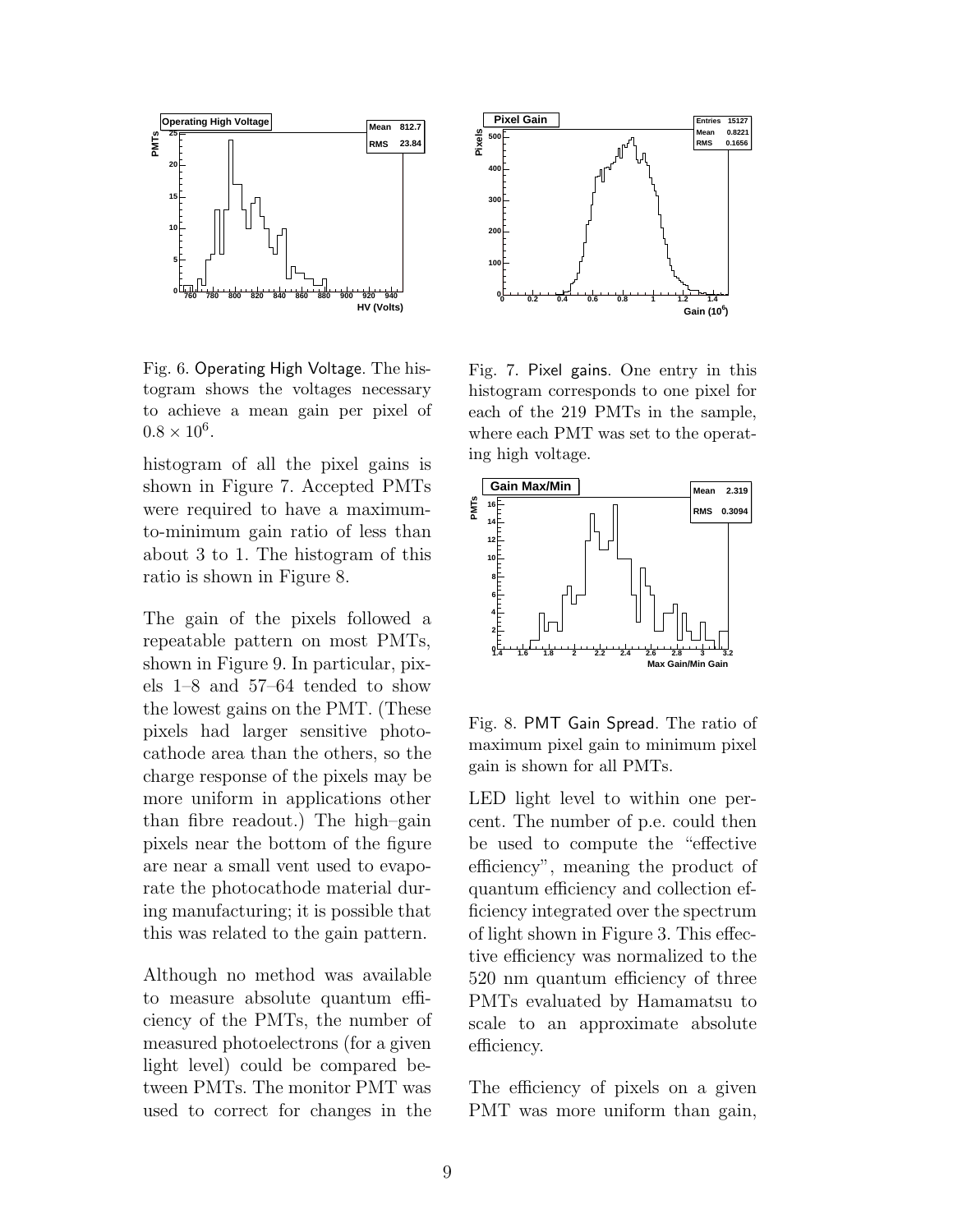|      |      |              |      | "Average" PMT Gain  |                      |      |      |      |     |
|------|------|--------------|------|---------------------|----------------------|------|------|------|-----|
| $-1$ | 0.67 | 0.93         | 0.84 |                     | $0.81$ $0.82$ $0.84$ |      | 0.93 | 0.70 | 1   |
| -2   | 0.65 | 0.83         | 0.76 |                     | $0.73$ 0.72          | 0.75 | 0.83 | 0.69 |     |
| -3   | 0.64 | 0.83         |      | 0.75 0.75 0.74 0.76 |                      |      | 0.83 | 0.69 | 0.8 |
| -4   | 0.62 | 0.87         | 0.78 |                     | $0.75$ 0.76 0.78     |      | 0.87 | 0.65 | 0.6 |
| $-5$ | 0.62 | 0.92         |      | 0.85 0.83 0.83 0.84 |                      |      | 0.91 | 0.65 | 0.4 |
| -6   | 0.64 | 0.97         | 0.93 | 0.93 0.92 0.91      |                      |      | 0.96 | 0.67 |     |
| -7   | 0.63 | 1.04         | 1.03 | 1.02                | 1.01                 | 1.01 | 1.03 | 0.64 | 0.2 |
| -8   | 0.60 | 1.00         | 0.99 | 1.10                | 0.97                 | 0.99 | 0.99 | 0.61 |     |
|      | 1    | $\mathbf{2}$ | 3    | 4                   | 5                    | 6    | 7    | 8    |     |

Fig. 9. Pixel Gain Pattern. The average gain for each pixel position is shown, averaged over 219 PMTs. Units are gain, to be multiplied by  $10^6$ . Dynode slats run left to right.



Fig. 10. Effective pixel efficiencies. One entry in this histogram corresponds to one pixel for each of the 219 PMTs in the sample, where each PMT was set to the operating high voltage. The abscissa is normalized to the quantum efficiency of three reference PMTs at 520 nm to give an approximate measure of absolute efficiency.

typically within 10% RMS over 64 pixels. Figure 10 shows the relative efficiencies for all the pixels in the sample. In contrast to the gain measurement, there was no pattern in the efficiencies of pixels at different positions.

Six PMTs were rejected from the sample for having poor inter-pixel uniformity. One or more pixels on each of these PMTs had low gain and sometimes low efficiency as well, creating an unacceptable overall response. These pixels were frequently pixels 1–8 or 57–64, the low-gain columns shown in Figure 9.

#### 5 Linearity

The small size of the dynodes in an M64 led to a concern that spacecharge effects would be large enough to induce nonlinearity at moderate light levels. Figure 11 shows the nonlinearity of pulses in the region from  $\sim$ 1000 to 70000 fC. The true intensity of light (in p.e. per pulse) was calculated by assuming the PMTs to be linear when illuminated with a filter to provide 15 p.e, and then calculating the incident light level for a different filter by using the relative filter opacities. <sup>6</sup> The expected charge for a given pixel was taken as the incident light times the gain times the efficiency of the pixel.

The magnitude of the nonlinearity varied greatly between pixels. The size of the bars in Figure 11 indicate the RMS spread of pixels for the given charge (including a  $\sim$ 1%) statistical error). This variance can be seen more directly in Figure 12, which indicates the illuminated light

<sup>6</sup> Relative filter opacities were measured *in situ* by illuminating the LED with DC and measuring the green light with a photodiode.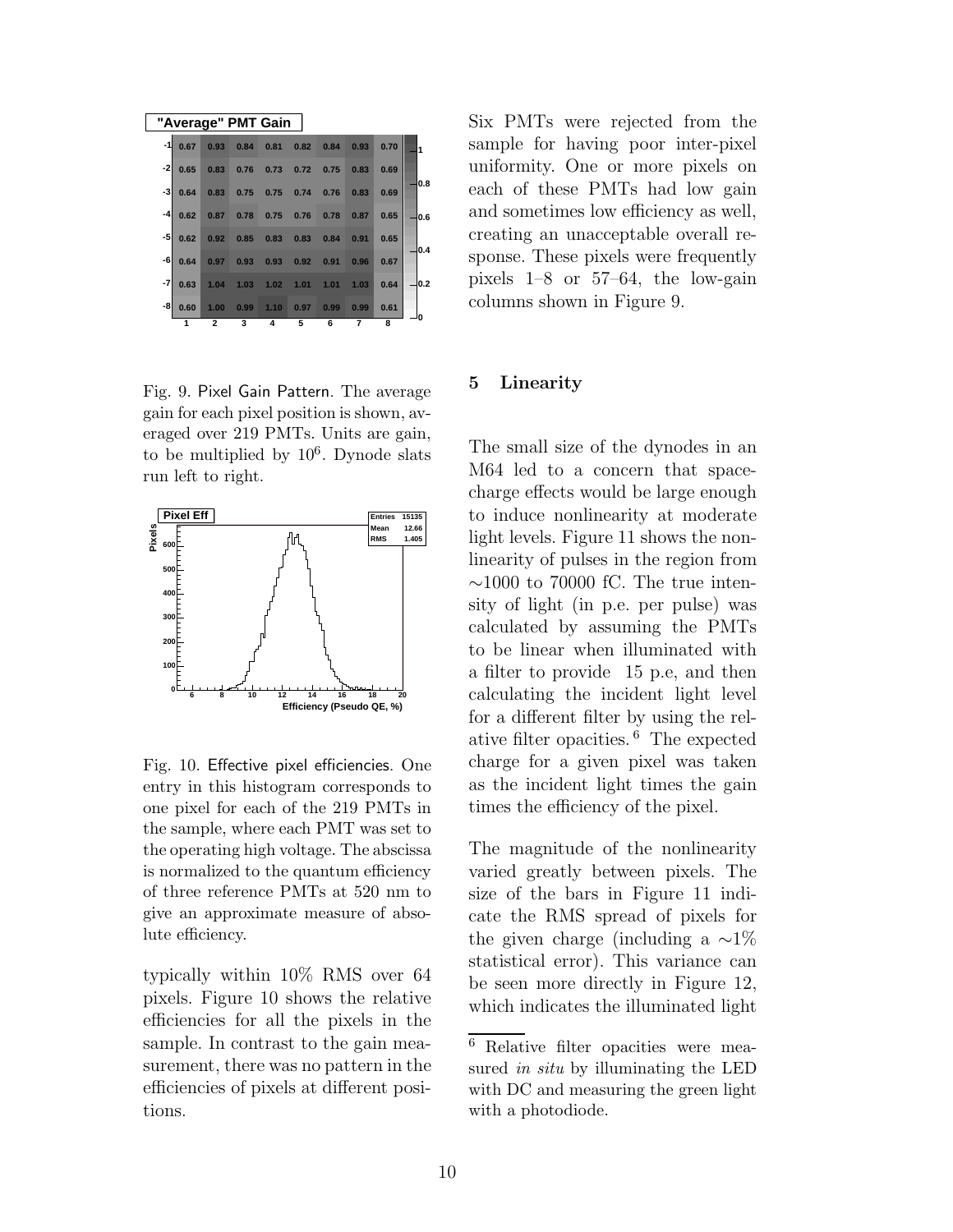

Fig. 11. Nonlinearity Curve. The abscissa shows the expected charge response for pulses at different light levels. (The center of the plot is  $10^4$  fC  $\simeq 80$  p.e.). The ordinate scale shows the fractional deviation of the measured PMT charge from linearity. Vertical bars represent the RMS variation amongst all the pixels in the sample. The round markers show the average trend. Data is shown for all pixels with light injected at seven different intensities between ∼10 and  $\sim$ 300 p.e.

level at which pixels become nonlinear. Some pixels remain linear up to 350 p.e., while others become nonlinear at only 70-100 p.e.

For the purposes of MINOS, where signals are expected to be approximately 5 p.e. (for muon tracks) to 100 p.e. (for dense electron showers), these nonlinearities are acceptable. (An in-situ measurement of the nonlinearity will be done in MINOS to ensure accurate calorimetry.[18])

#### 6 Crosstalk

Crosstalk was measured in the test stand by recording the integrated charge on non-illuminated pixels while light was injected onto one



Fig. 12. Nonlinearity Thresholds. The solid (dashed) histogram indicates the values at which  $N_{pe}$  illuminated p.e. of light results in a charge that is suppressed by 5% (10%) below linear.

pixel. Seven light levels between 10 and 200 p.e. were used.

The crosstalk within the readout electronics was small. The fraction of charge leaked to non-injected pixels was measured to be less than  $6 \times 10^{-4}$ and typically  $2 \times 10^{-4}$  between each pair of pixels. This contribution accounts for only a small proportion of the crosstalk observed.

Crosstalk between pixels on the PMT occurs by two different mechanisms. The first form, "optical" crosstalk, is attributed to primary photoelectrons getting multiplied in the wrong pixel's dynode chain and thus giving a 1–p.e. signal in the wrong anode. The second form, "electrical" crosstalk, is attributed to electrons leaking from one dynode chain to another near the bottom of the chain, resulting in a small fraction of the injected pixel's charge moving to the wrong dynode channel or anode.

The non-illuminated pixels showed a small charge on every pulse that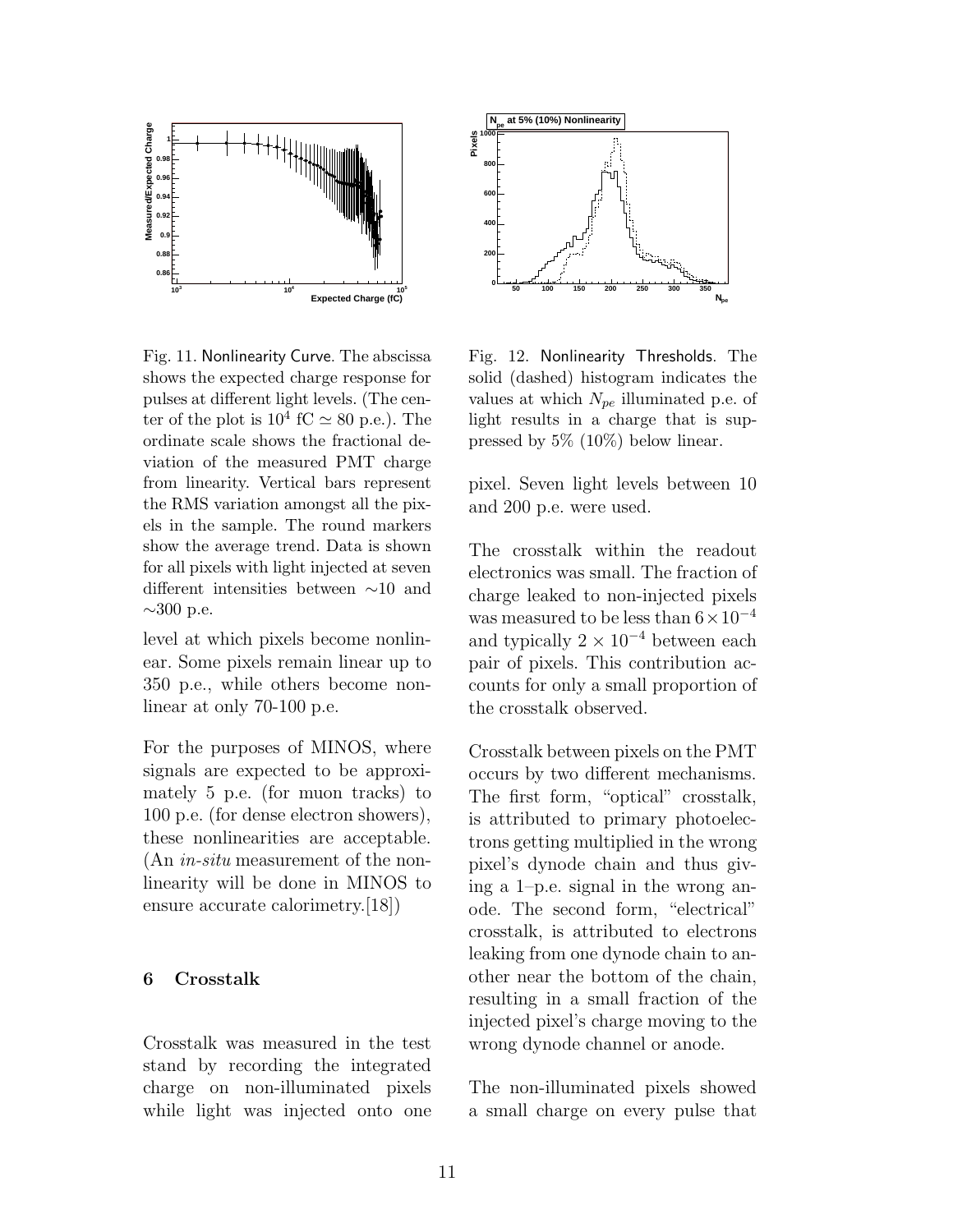was proportional to the charge seen in the injected pixel (i.e. "electrical" crosstalk), and occasionally an additional large charge consistent with a single photoelectron (i.e. "optical" crosstalk). The crosstalk was parameterized for every pair of pixels for every PMT measured in the test stand. Electrical crosstalk was parameterized as the fraction of charge in the injected pixel that was leaked to the non-injected pixel. This was found by observing the shift in the pedestal peak of the non-injected pixel. Optical crosstalk was parameterized as the fractional probability that a given photoelectron would create a signal in the non-injected pixel. Optical crosstalk was found by counting the number of single-p.e. hits in the crosstalk pixel. For both these mechanisms, the mean charge seen in the crosstalk pixel was proportional to the charge seen in the illuminated pixel.

A complete model was built by measuring crosstalk over different light levels and different PMTs. Both electrical crosstalk fraction and optical crosstalk probability were constant with different intensities of injected light. In general, the crosstalk averages were consistent between different PMTs to within about 20%. The values shown below are taken as the average over all light levels.

Crosstalk was strongest between adjacent pixels, but was not limited to this case. Tables 2 and 3 show the fractions of charge that were crosstalked by each of the two mechanisms for the nearest 8 pixels. In summary, approximately 2% of charge in

| NW                      |        | N      |        | NE     |
|-------------------------|--------|--------|--------|--------|
|                         | 0.0009 | 0.0036 | 0.0009 |        |
| W                       | 0.0022 |        | 0.0023 | E      |
|                         | 0.0010 | 0.0030 | 0.0010 |        |
| SW                      |        | S      |        | SЕ     |
| Total to non-neighbors: |        |        |        | 0.0063 |
| Total to all pixels:    |        |        |        | 0.0212 |

Table 2

Electrical Crosstalk. The values shown give the average charge leakage fraction from an injected pixel to the eight nearest neighbors, non-neighbors, and the total to all pixels. Dynode slats run east-west.

the injected pixel was leaked by electrical crosstalk, and approximately 4% of the photons incident on the injected pixel were detected on the wrong anode. The precision of the values reflects only statistical errors, which were small. Systematic errors on the values in Tables 2 and 3 are about 20%. Poor accuracy was due to the difficulty in separating the two small crosstalk signals. However, the total crosstalk (optical  $+$  electrical) could be accurately measured as 6.9% for the whole sample.

In experiments where single-photon response is important the optical crosstalk mechanism dominates. For instance, a signal of a single photoelectron will appear to be on the incorrect pixel 4% of the time, leading to possible problems in interpretation of the data. For large quantities of light the stochastic effects of the optical crosstalk average out so that crosstalk is a simple fraction of the incident light.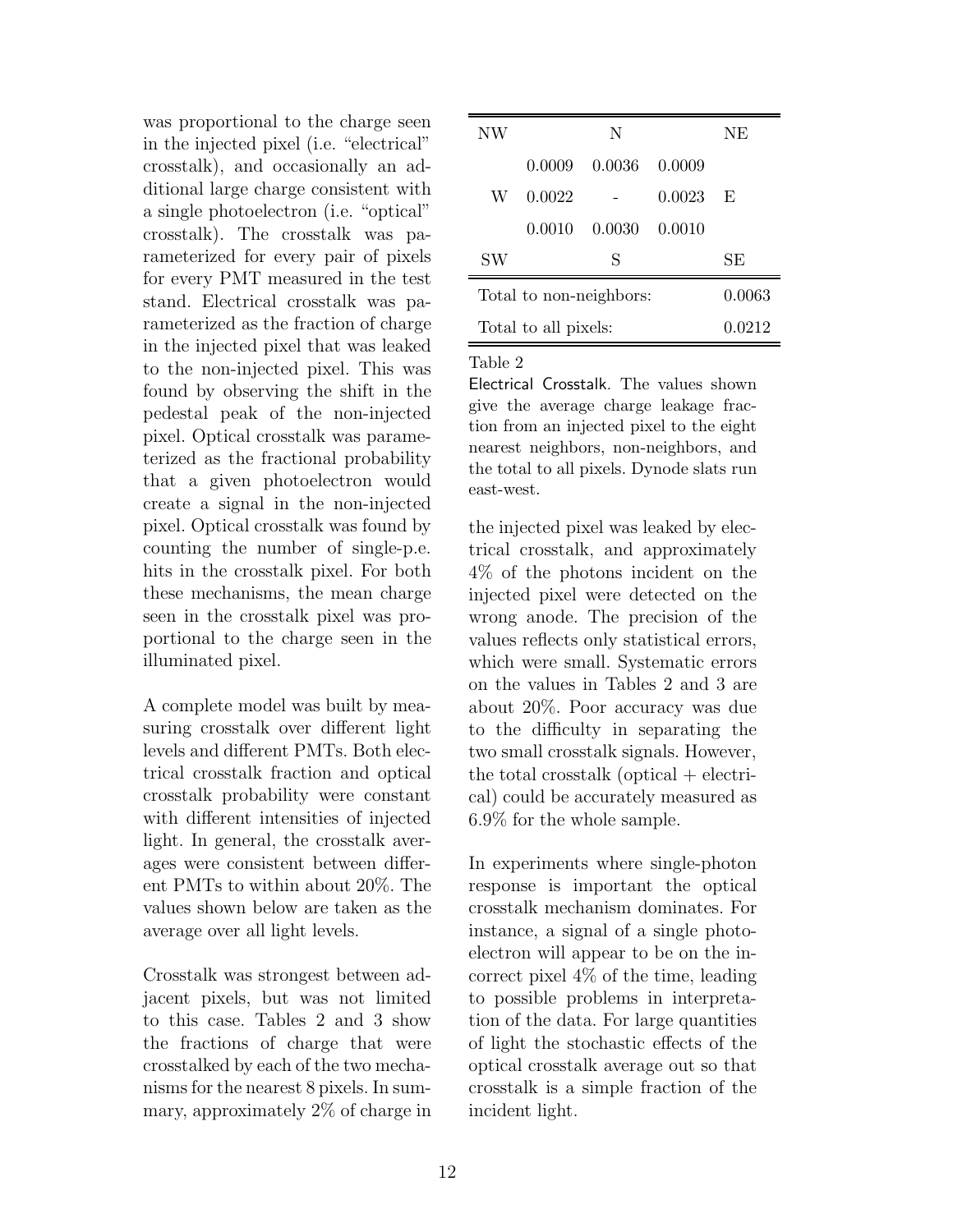| NW                      |        | N             |        | NE     |
|-------------------------|--------|---------------|--------|--------|
|                         |        | 0.0011 0.0054 | 0.0013 |        |
| W                       | 0.0068 |               | 0.0080 | E      |
|                         | 0.0011 | 0.0056        | 0.0012 |        |
| SW                      |        | S             |        | SЕ     |
| Total to non-neighbors: |        |               |        | 0.0069 |
| Total to all pixels:    |        |               | 0.0374 |        |

Table 3

Optical Crosstalk. The values shown give the average probability for a PE from an injected pixel to crosstalk to each the eight nearest neighbors, non-neighbors, and any other pixel.

#### 7 Dark Noise

M64s were tested for dark noise by taking data with no light on the PMT, with a high voltage of 950 V. The readout system was pulsed  $4 \times 10^7$  times, for an integrated charge-collection time of 44 seconds. Rate was determined by counting the number of readouts for which the integrated charge was greater than a threshold, defined as one-third of a p.e. for the lowest-gain pixel on that PMT. Before conducting the dark noise measurement, the PMTs were under high voltage and exposed to no light for a minimum of 12 hours. The dark noise measurement itself was conducted over two days. The ambient temperature was controlled to be at  $20 \pm 2$  C.

MINOS specified that PMTs should have total anode noise rates (for all 64 pixels) of less than 2 kHz, but the rates measured for most PMTs were far lower. The average noise rate was 260 Hz per PMT. Approximately 10% of the PMTs had noise rates greater than 500 Hz; approximately 5% had rates greater than 1000 Hz. Two PMTs were rejected from the sample for very high noise rates. The spectra of noise pulses was consistent with a single photoelectron spectrum. It was frequently found that a single pixel would be considerably more noisy than all the others on a PMT; the noisiest pixel contributed on average approximately one third of the total dark noise.

In MINOS, the PMT readout is triggered by a discriminator connected to the tap on the 12th dynode. The signal from this dynode is similar to an analog sum of the individual pixel signals. The rate of pulses on this dynode, using a threshold equivalent to the 1/3 of a p.e. on the lowest-gain pixel, was found to give consistent results with the method described above.

### 8 Conclusions

We have found that M64s may be used to provide good measurement of light from wavelength-shifting optical fibres for intensities of 1–100 p.e., the measurement of interest to MINOS. The variance in gain between pixels on a PMT is 25% RMS. Quantum efficiency is similar between PMTs. Excepting a handful of rejected PMTs, the single-p.e. peak was well-resolved from the pedestal at our operating voltage. The PMTs are typically linear for pulses less than 100 p.e. at  $8 \times 10^5$  gain (i.e.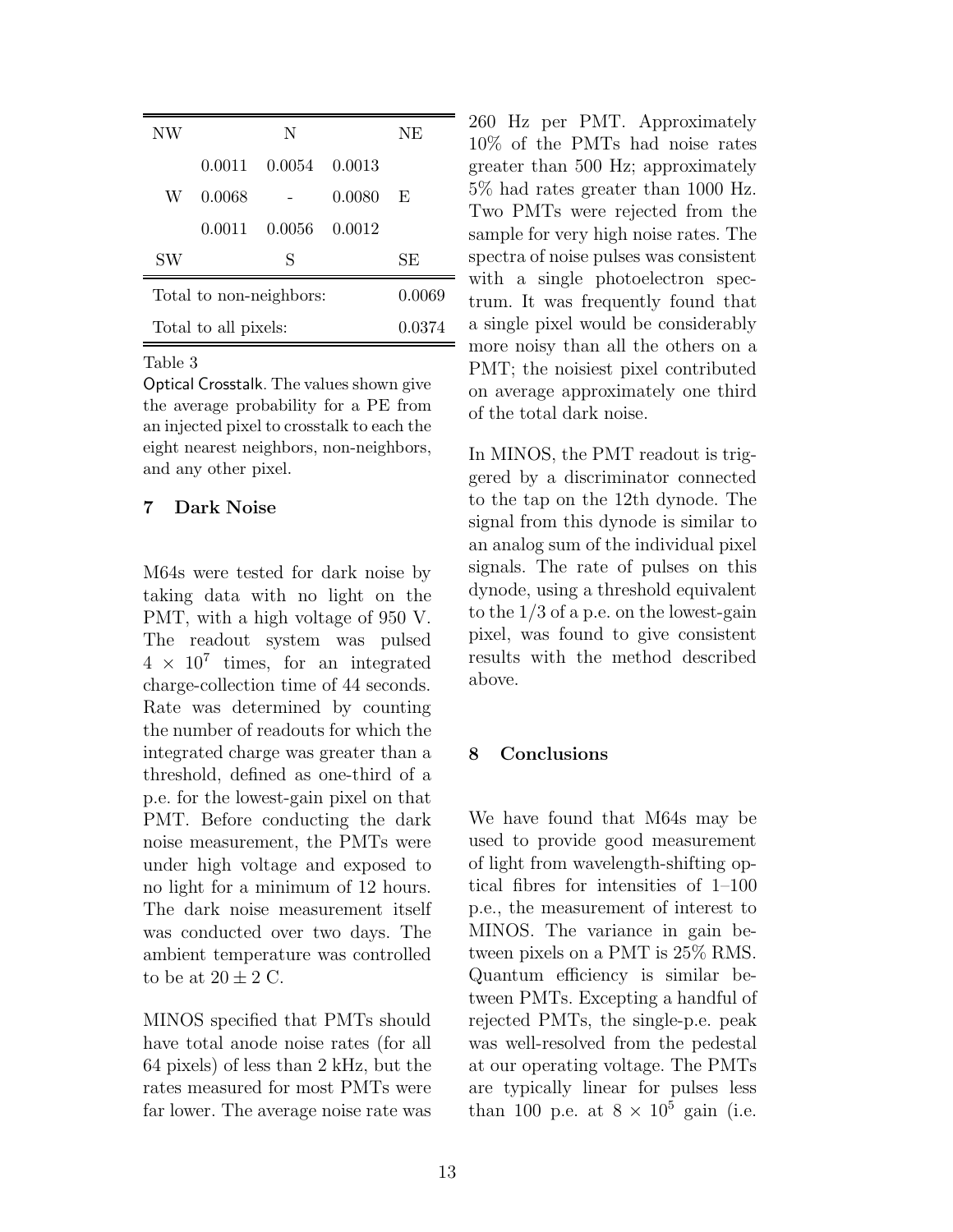13 000 fC), and are comparable to the 16-pixel R5900-00-M16 PMTs[3]. The M64s have low dark noise, typically 4 Hz per pixel, due to their small pixel area.

Crosstalk in M64s can be a significant problem, particularly if they are used to count single photons since photoelectrons can get collected by the wrong dynode. However, if typical signals are larger, and pixel occupancy small, the adjacent crosstalk signals are easily identified.

In each of the studies described above (single-p.e. response, uniformity, linearity, crosstalk, and dark noise) no significant variation was seen between different delivery batches, or between the R5900 and R7600 models.

We have found M64 PMTs to meet or surpass requirements for reading out scintillator with wavelength-shifting fibres. A total of about 5% of PMTs were rejected for not meeting these requirements. The MINOS near detector, under construction at the time of this writing, will be employing these devices on a large scale.

#### 9 Acknowledgements

We gratefully acknowledge the help and assistance provided by Hamamatsu Photonics Ltd, and thank them for allowing us to reproduce some of their specifications here. We appreciate the assistance of B. Brooks for his help assembling our LED pulser, and P. Sullivan for his work designing and producing the PMT bases. Most importantly, we would like to thank the members of the MINOS collaboration, in particular G. Drake, for his help with instrumentation, K. Ruddick for his work on WLS spectra, J. Alner and T. Durkin for work on PMT boxes and M. Kordosky, and P. Vahle for their work in early pioneering of the techniques with M16 PMTs. This work was funded by the Particle Physics and Astronomy Research Council to which we are grateful for support.

#### References

- [1] N. Tagg for the MINOS Collaboration , in: Proceedings of the 2nd International Workshop on Neutrino Oscillations in Venice (NO-VE 2003).
- [2] D. Michael, Nucl. Phys. Proc. Suppl. 118 (2003) 189–196.
- [3] K. Lang, et al., Nucl. Instrum. Meth. A461 (2001) 571–573.
- [4] K. Lang, et al., To be submitted to Nucl. Instrum. Meth. (NuMI-NOTE-SCINT-934).
- [5] S. Korpar, et al., Nucl. Instrum. Meth. A442 (2000) 316–321.
- [6] H. Moyses, Hamamatsu Photonics UK Ltd, Private communication.
- [7] P. Migliozzi, Int. J. Mod. Phys. A18 (2003) 3877–3894.
- [8] D.
	- Drakoulakis *et. al.* (The MINERνA Collaboration), arXiv:hepex/0405002 (February 2004).